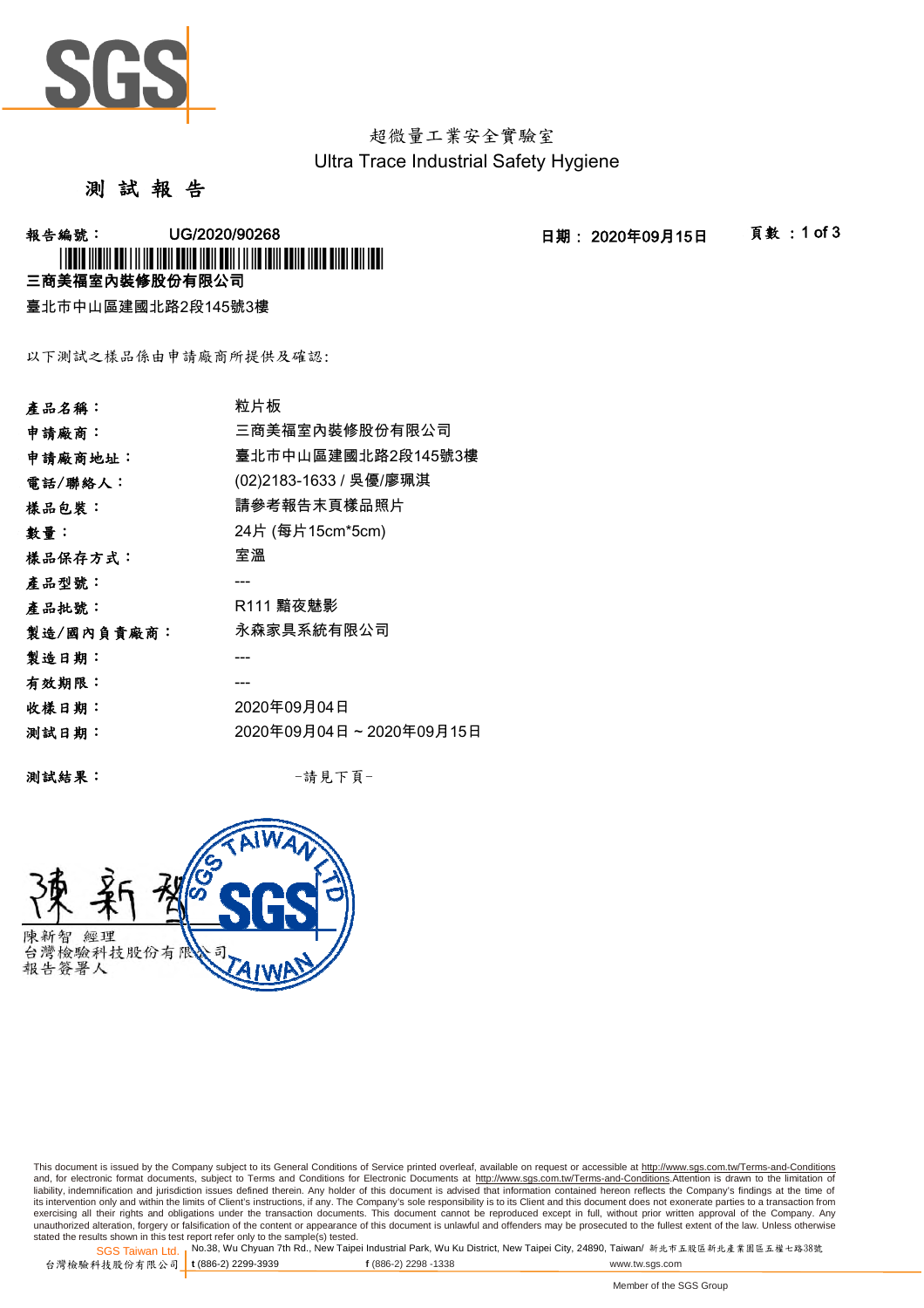

# 超微量工業安全實驗室 Ultra Trace Industrial Safety Hygiene

# 測 試 報 告

### **報告編號: UG/2020/90268 - 2020年09月15日 - 夏敦:2 of 3** 三商美福室內裝修股份有限公司 \* LOUIS AND LOUIS AND LAND AND DURING AND LOUIS AND LOUIS AND USED AND LOUIS

臺北市中山區建國北路2段145號3樓

#### 測試結果:

| 测試項目       | CAS NO. | 測試方法                         | 測試結果  | 定量/偵測<br>極限 | 單位   |
|------------|---------|------------------------------|-------|-------------|------|
| 甲醛釋出量-最大值  | $--$    | CNS 2215方法,以分光光度計(UV/VIS)檢測。 | 0.133 | 0.0290      | mg/L |
| ┃甲醛釋出量-平均值 |         | CNS 2215方法,以分光光度計(UV/VIS)檢測。 | 0.133 | 0.0290      | mg/L |

備註:

1.測試報告僅就委託者之委託事項提供測試結果,不對產品合法性做判斷。

2.本測試報告之所有檢驗內容,均依委託事項執行檢驗,如有不實,願意承擔完全責任。

3. 本報告不得分離,分離使用無效。

4.若該測試項目屬於定量分析則以「定量極限」表示;若該測試項目屬於定性分析則以「偵測極限」表示。

5.低於定量極限/偵測極限之測定值以 "N.D."或" 陰性 " 表示。微生物測試低於定量極限以"<定量極限值"表示。

 $6.$  甲醛釋出量: 一

| 記號              | 甲醛釋出量平均值 | 甲醛釋出量最大值 |  |
|-----------------|----------|----------|--|
|                 | $0.3$ 以下 | $0.4$ 以下 |  |
| $0.5$ 以下<br>⊸ ⊢ |          | $0.7$ 以下 |  |
| ່ າ             | $1.5$ 以下 | 2.1以下    |  |

- END -

This document is issued by the Company subject to its General Conditions of Service printed overleaf, available on request or accessible at http://www.sgs.com.tw/Terms-and-Conditions and, for electronic format documents, subject to Terms and Conditions for Electronic Documents at http://www.sgs.com.tw/Terms-and-Conditions.Attention is drawn to the limitation of liability, indemnification and jurisdiction issues defined therein. Any holder of this document is advised that information contained hereon reflects the Company's findings at the time of its intervention only and within the limits of Client's instructions, if any. The Company's sole responsibility is to its Client and this document does not exonerate parties to a transaction from exercising all their rights and obligations under the transaction documents. This document cannot be reproduced except in full, without prior written approval of the Company. Any unauthorized alteration, forgery or falsification of the content or appearance of this document is unlawful and offenders may be prosecuted to the fullest extent of the law. Unless otherwise stated the results shown in this test report refer only to the sample(s) tested.

SGS Taiwan Ltd. <sub>I</sub>No.38, Wu Chyuan 7th Rd., New Taipei Industrial Park, Wu Ku District, New Taipei City, 24890, Taiwan/ 新北市五股區新北產業園區五權七路38號 台灣檢驗科技股份有限公司 t (886-2) 2299-3939 **t** (886-2) 2299-3939 **f** (886-2) 2298 -1338 www.tw.sgs.com